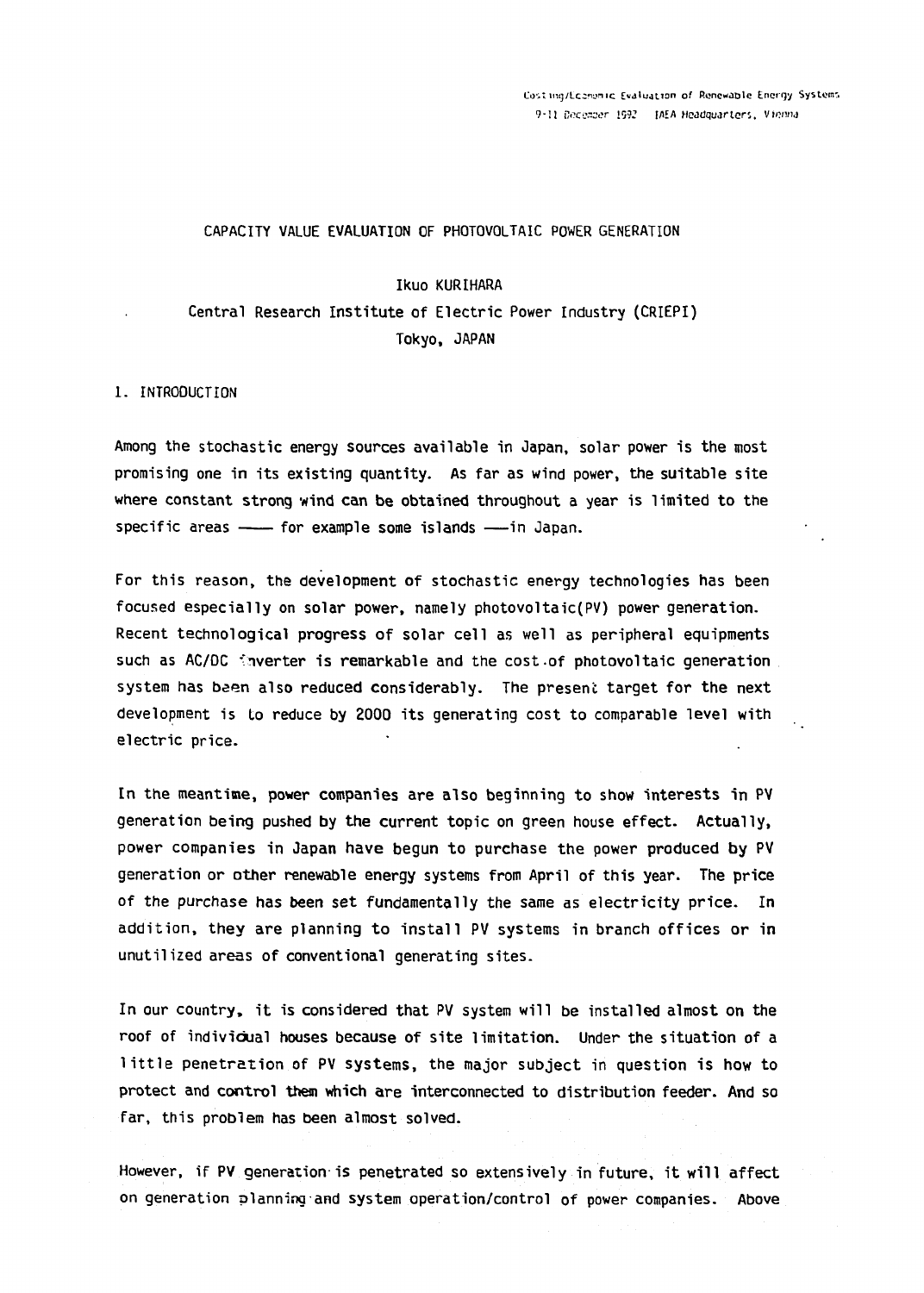all, it is considered that the key issue will be the effect on generation **planning.** 

**Generally speaking, there exist two values for a generation facility: capacity value and energy value. As for the stochastic energy technologies like PV generation , the major concern is how much the capacit y value of these technologies would be, compared with the conventional generating facilities.** 

**Run-of-river hydro is a conventional generation facilit y which has stochastic nature. The cycle of output change of this type of generation is about one day at the shortest. On the other hand, the output of PV generation system may vary even in second due to, for example, cloud. Even if the net output is somewhat uniformed according to the number of installations in wide area, hourly change of its output should be taken into consideration at least.** 

It is the peculiar characteristic of electric demand in Japan that the peak demand is mostly formed by air conditioning load. In case of Tokyo Electric Power Company, which supplies electricity to the metropolitan area, the sensitivity of the electric demand with respect to the ambient temperature is **about 1000MW7degree. This corresponds to the electricit y generated by one large nuclear unit. Thus, the peak demand appears on the day when the sun is**  glaring and the temperature rises up. As the PV system is also expected to **generate electricity in maximum power in such a case, it will contribute to the reduction of peak demand to some extent. Figure 1 shows the typical daily load curve and peak reduction by PV generation.** 

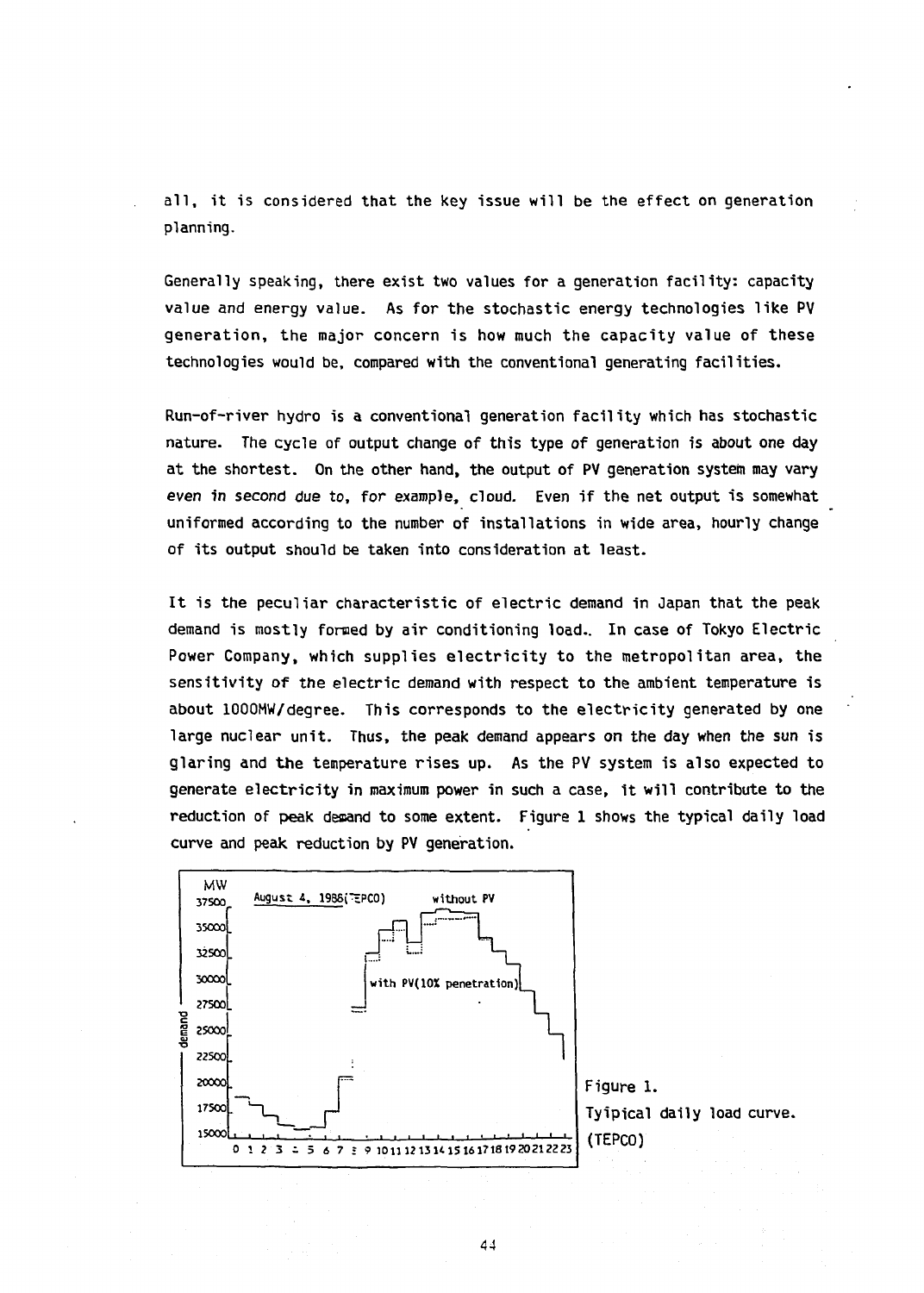**Hence, to evaluate the value of PV generation, it is indispensable to take the correlation between electric demand and its output into consideration, as well as the inherent stochastic nature of its output due to the climate and the position of the sun.** 

**The following chapter wil l present an example of capacity value(kW-value ) evaluation of PV generation form power companies' generation planning point of view.** 

Before entering the main discussion, it is useful to review briefly the method **actuall y applie d to evaluat e the supplying capabilit y of conventional generation plants.** 

# **2. SUPPLYING CAPABILITY OF CONVENTIONAL PLANTS**

**2.1 Supplying Capability of Run-of-river Hydro.** 

**Among the generating technologies of which output has nature dependency, run-ofrive r hydro is the only one that is incorporated in generation mix. In Japan,**  the supplying capability(capacity value) of run-of-river hydro is evaluated **based on the following procedure:** 

**First , a duration curve is made on which the actual dail y outputs of the generation plant are plotted in decreasing order through a month. As shown in Figur e 2, ther e exist two types of curves depending on the difference s in averaging the past data. Specifically,** 

- **-Series curve: The actual daily generated power of the plant through a specific nonth is plotted in decreasing order for N years in a lump without considering time order. Then, every N data from left**  side of the N-year duration curve are averaged and the **equivalent one month duration curve is derived.**
- **-Paralle l curve : The actual dail y generated power of the plant is plotted**  through a specific month in decreasing order for N years **separately. Then, N curves are averaged to make one equivalent duration curve.**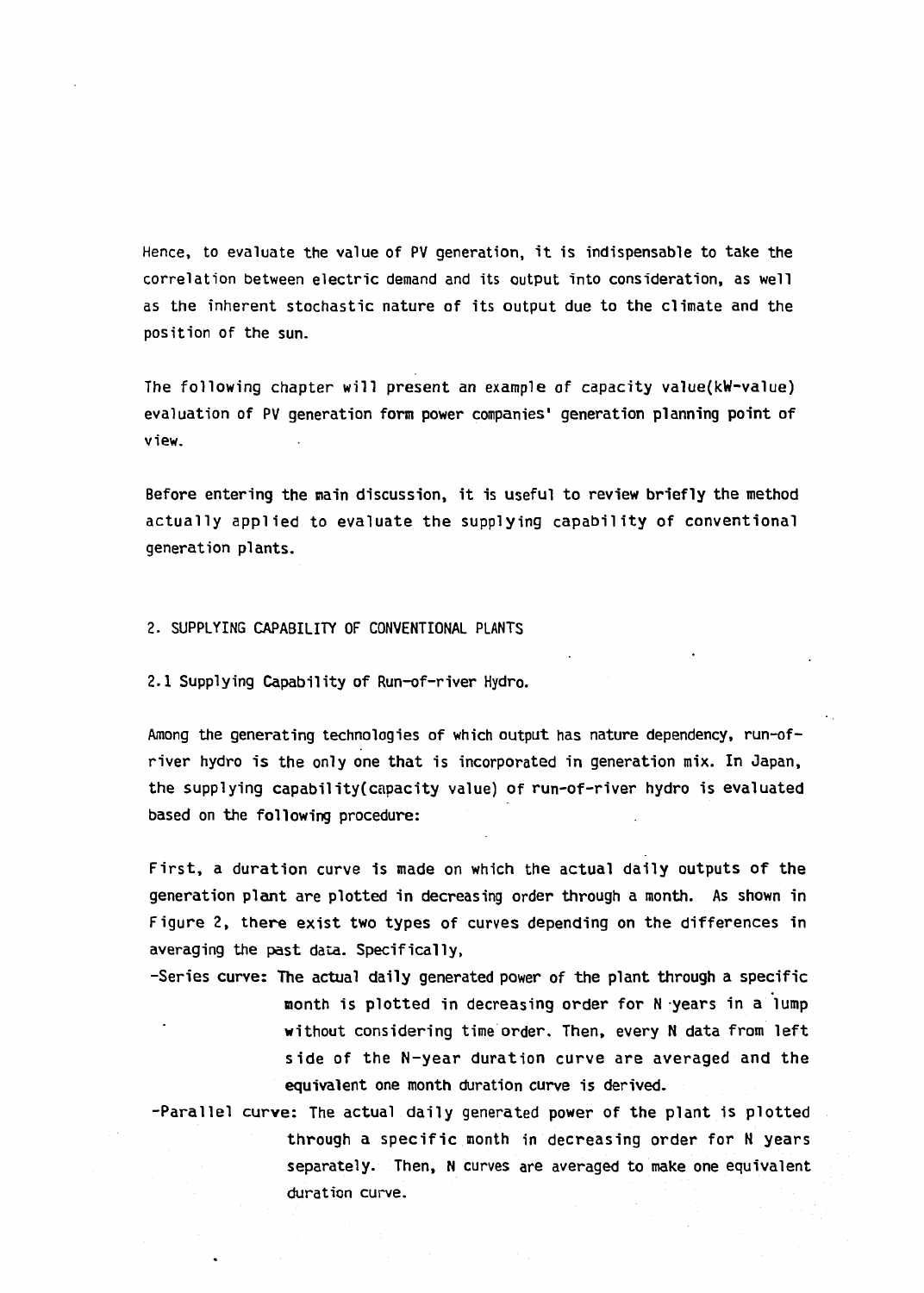Next, the lowest five data of each duration curve are averaged for the **respective curves. This process produces P<sup>L</sup> s, and P <sup>L</sup> s <sup>P</sup> shown in Figure 2.**  Finally, the supplying capability of the run-of-river hydro is defined as the **average of the above two values. Specifically,** 

$$
P_{L5} = (P_{L5} + P_{L5} / 2)
$$

**This value is utilized in actual generation planning process.** 



**2.2 Reserve Margin and Reliability of Supply in Generation Sector** 

The stochastic factors with which the planners of generation sector are **confronted at the planning stage also include the fluctuation of electric demand and forced outage of generation plants. To deal with these factors, the**  probabilistic approach is adopted in evaluating the reliability of supply in generation sector. The method commonly utilized in Japan can be roughly **summarized as follows.** 

**As fo r the electri c demand, the load duration curve shown in Figure 3 is utilized, in which trie daily peak is plotted in decreasing order for a specific month. In our country, peak load appeares in August in almost every power companies, this corresponds to the duration curve of daily peak load in August. If the shortage of supplying capacity occurs for some reason, it follows that the loss of load indicated in Figure 3 arises.** 

The stochastic nature of supplying capability is expressed by probability **density function as shown in Figur e** 4 . **This curve is composed of thre e**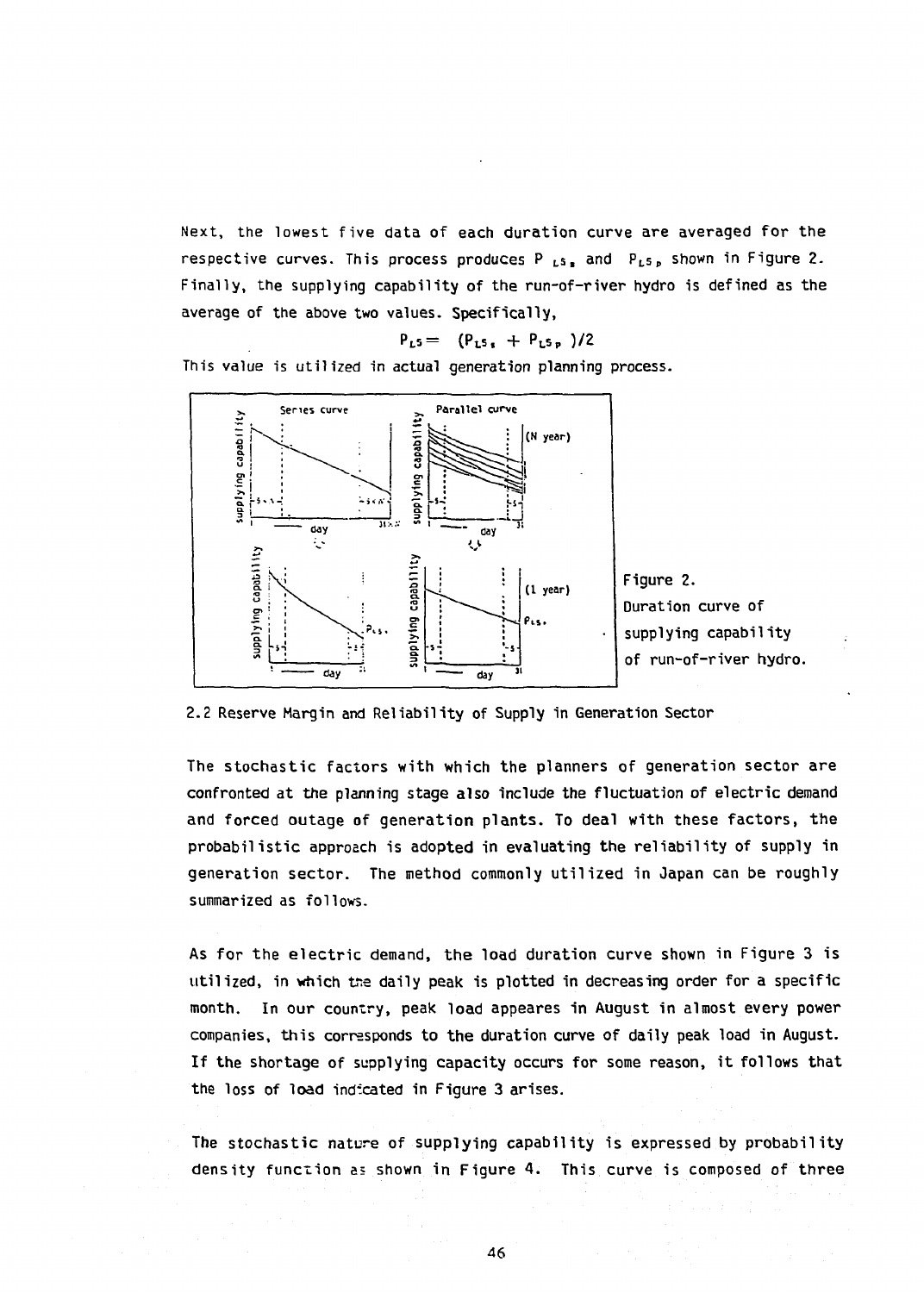**stochasti c factors: short term demand fluctuations, forced outage of a generation plant and nature dependency of a hydraulic generation plant- The last curve is made from the process described in 2.1.** 

**From both the duration curve of daily peak load(Fig.3 ) and the probability density function of supplying capability(Fig.4), the relation between reserve margin and loss of load expectation can be derived as shown in Figure 5. In Japan, power companies have been trying to keep the reserve margin equivalent to the loss of load expectation(LOLE) of 0.3 day/month. It should be noted here that the loss of load expectation is represented usually in terms of day/year, however in Japan it has been traditionally expressed in day/month.** 



**Figure 3. Daily load duration curve** 



**Figure 4. Probability density function of supplying capability.** 



**In case of evaluating capacity value of PV generation, it is desirable to extend the above methodology. Because, by using the method which is familiar to the** 

 $\overline{a}$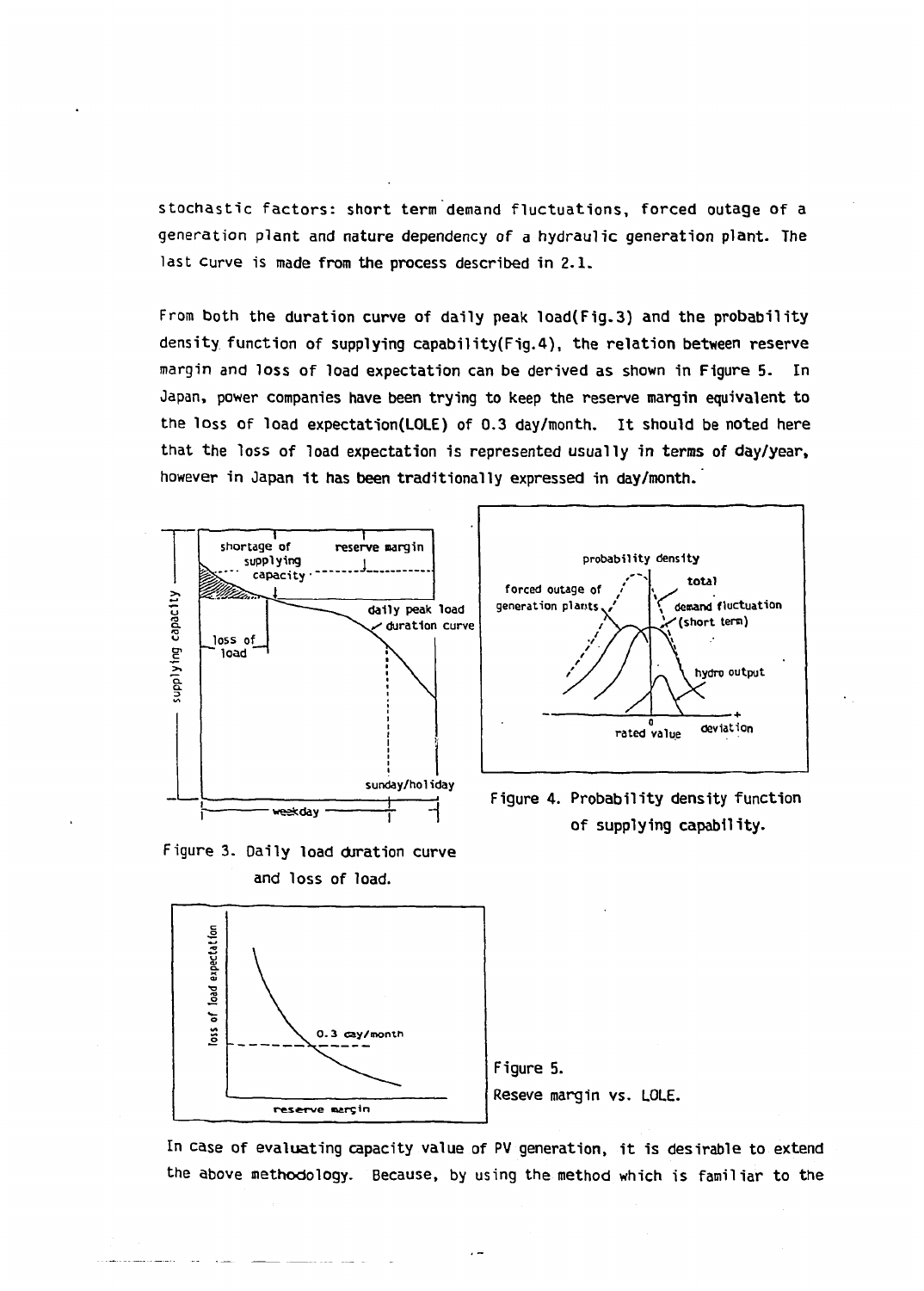**planners, they can easily incorporate PV system into generating options under such future circumstances as PV system is penetrated in large quantity.** 

**3. CAPACITY VALUE EVALUATION OF PHOTOVOLTAIC GENERATION** 

#### **3.1 Insolation Data and Electric Demand Data**

In order to evaluate the capacity value of PV generation, we should start from **establishin g the distributio n characteristi c of generated power, using**  insolation data of the specific area where PV systems are assumed to be **installed. Here, it was assumed that the PV systems are installed within the supplying area of Tokyo Electric Power Company(TEPCO). The collected insolation**  data cover 10 years from 1981 to 1990. Five points shown in Figure 6 were **selected as representatives of the whole area. Though the obtainable insolation**  data are restricted to hourly averaged ones, they will be suffletent for **capacity value evaluation.** 





**As previousl y stated, in Japan, there exists some correlation between the**  insolation and the electric demand during summer, the electric demand data are **also necessary i n evaluating supplying capability of PV generation. This point**  is different from conventional run-of-river hydro, where only the stochastic **nature of the output is required in evaluating its capacity value. So, hourly electri c demand data are also collected as for the corresponding 10 years.** 

**3.2 Some Assumptions/Premises fo r the Evaluation** 

**The evaluation was carried out based on the following assumptions/premises:**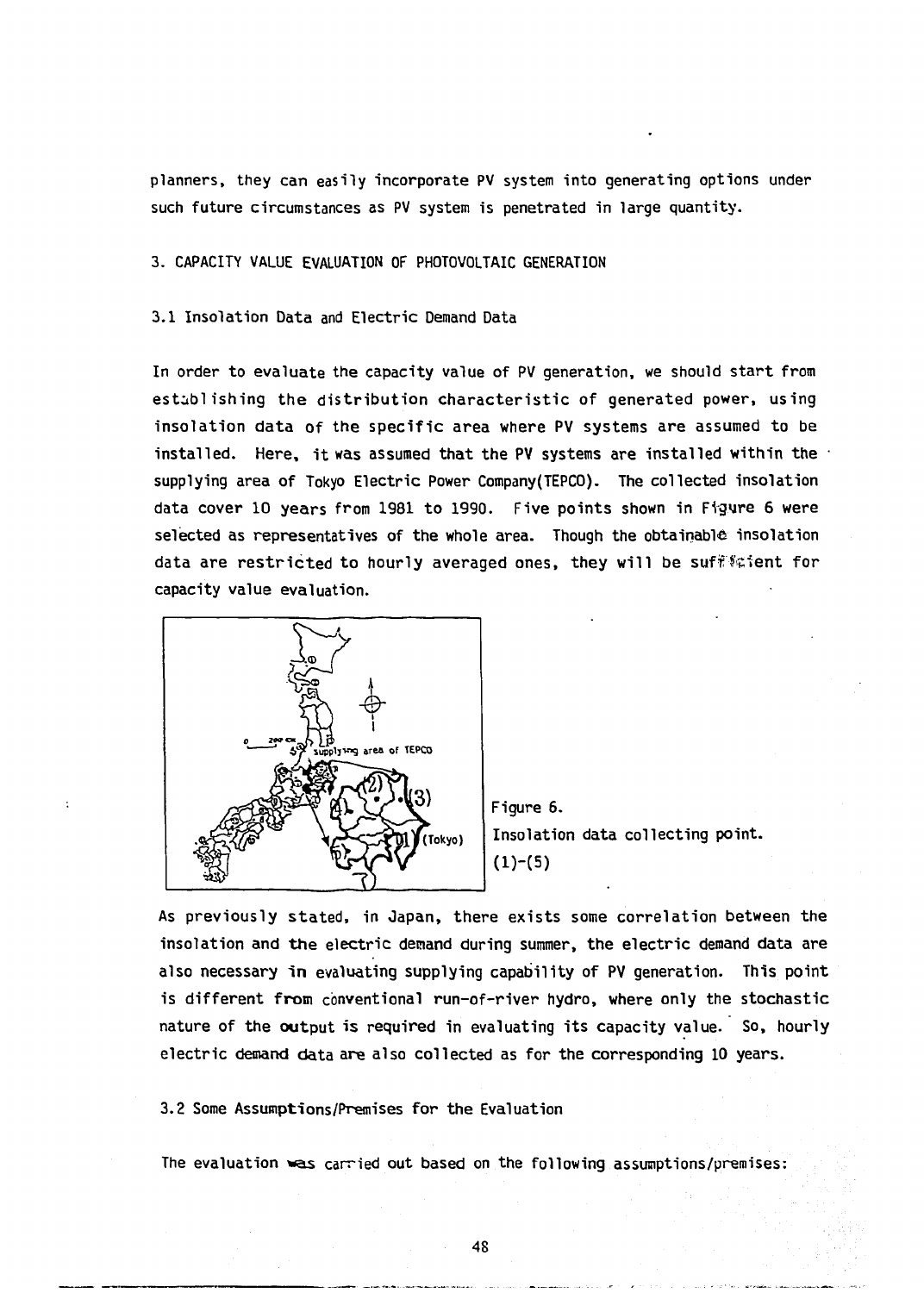**-The P V system is installed on the roof of a house, facing the south with an angle of inclination equal to the latitude.** 

**-The unit capacity of PV system is fixed to 2.5kWp. This nearly corresponds to an average kw demand of a household in Japan.** 

**-No batter y system is installed and generated power can flow into the interconnected power companies' networks.** 

**-The forced outage of PV system is not assumed.** 

-The electric demand data of 10 years are normalized so that the peak of each **year coincides with each other, and so does the bottom.** 

### **3.3 Methodology for the Evaluation**

**The way of thinking for the capacity value evaluation of PV generation is based**  on the probabilistic approach conventionally applied in checking the adequacy of **generation capacity. Specifically , the capacity value of PV generation is defined as the conventional generating capacity which could be reduced with keeping the loss of•load expectation constant (0.3day/month).** 

**Without PV generation, we can treat the supplying capability of generating** facilities and the electric demand independently. The LOLE can be derived **directly from the probability density function of-supplying capability and the peak load duration curve which was given independently of generating facilities. However, it is impossible to do so under the existence of PV generation. With PV generation, it is necessary to revise beforehand the peak load duration curve itself by using the output of PV systems.** 

**Once the revised duration curve is obtained, the same approach described in 2.2 can be utilized hereafter. Figure 7 shows the relations between reserve margin and loss of load expectation, for both cases with and without PV generation. The reserve margin which could be reduced by PV generation corresponds to its capacity value.** 

**Four different nethods applied here are described below. The differences among**  four methods lie in the ways to establish the peak load duration curve **including PV generation.**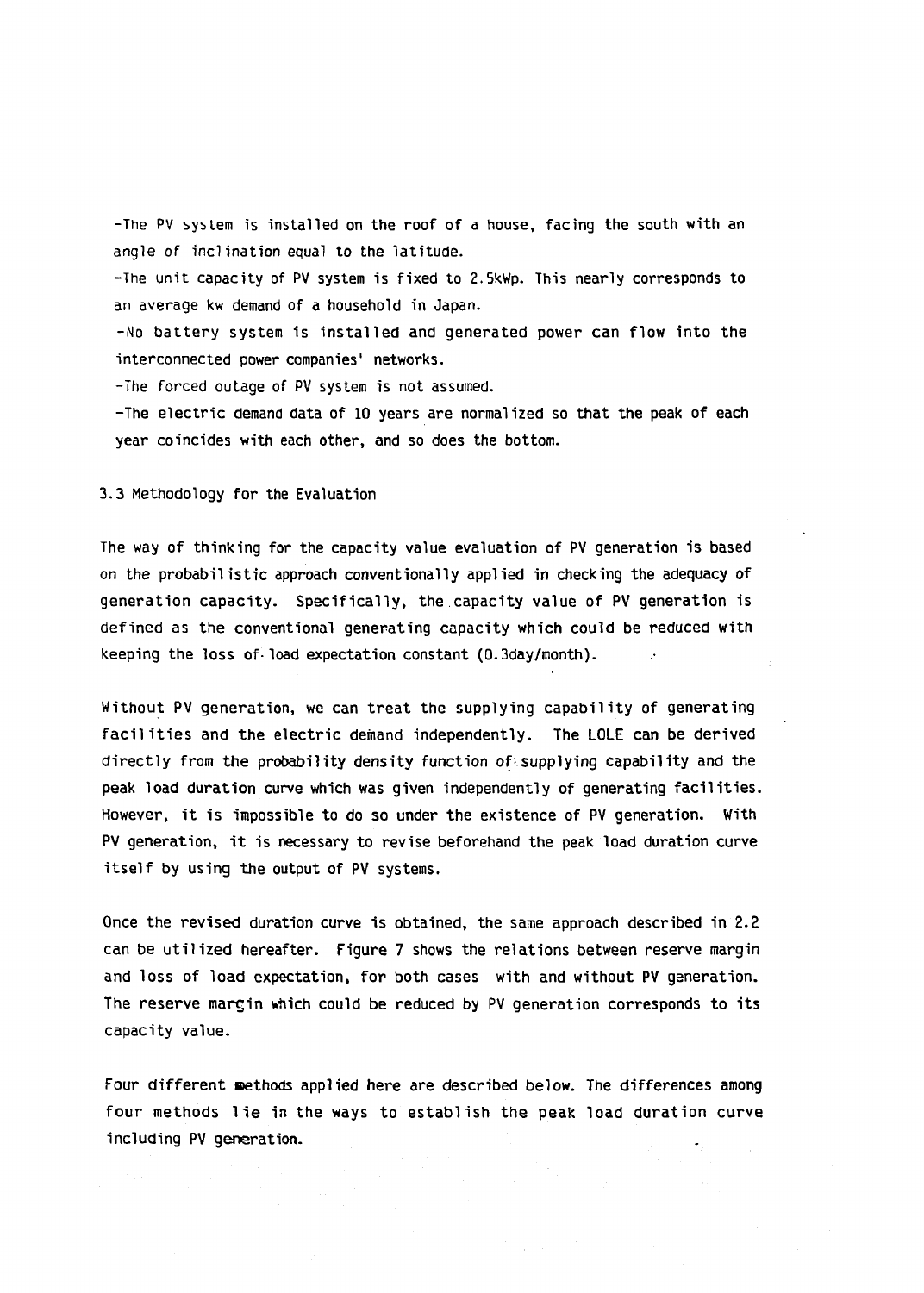

**Figure 7. Reduced conventional generating capacity (reserve margin)** 

## **(1) Series method:**

**Similarly to the case of making Series curve of run-of-river hydro's supplying**  capability, daily peak loads reduced by PV generation are firstly arranged for **10 years in decreasing order regardless of the year. Then, averaging every 10 data from the maximum point, we can obtain single curve which represents daily peak load of average summer (Figure 8).** 

### **( 2 ) Parallel method:**

In parallel method, the points of the same order in each year's duration **curve(including PV generation) are averaged. Figure 9 illustrates its procedure.** 







### **(3) Direct method:**

**From practical point of view, not only the average but also the distribution is**  desired in order to evaluate precisely the capability of stochastic energy **sources. In fact , even if considerable capacity value is perceived fo r PV generation as an average, it cannot be used as an alternative power source in**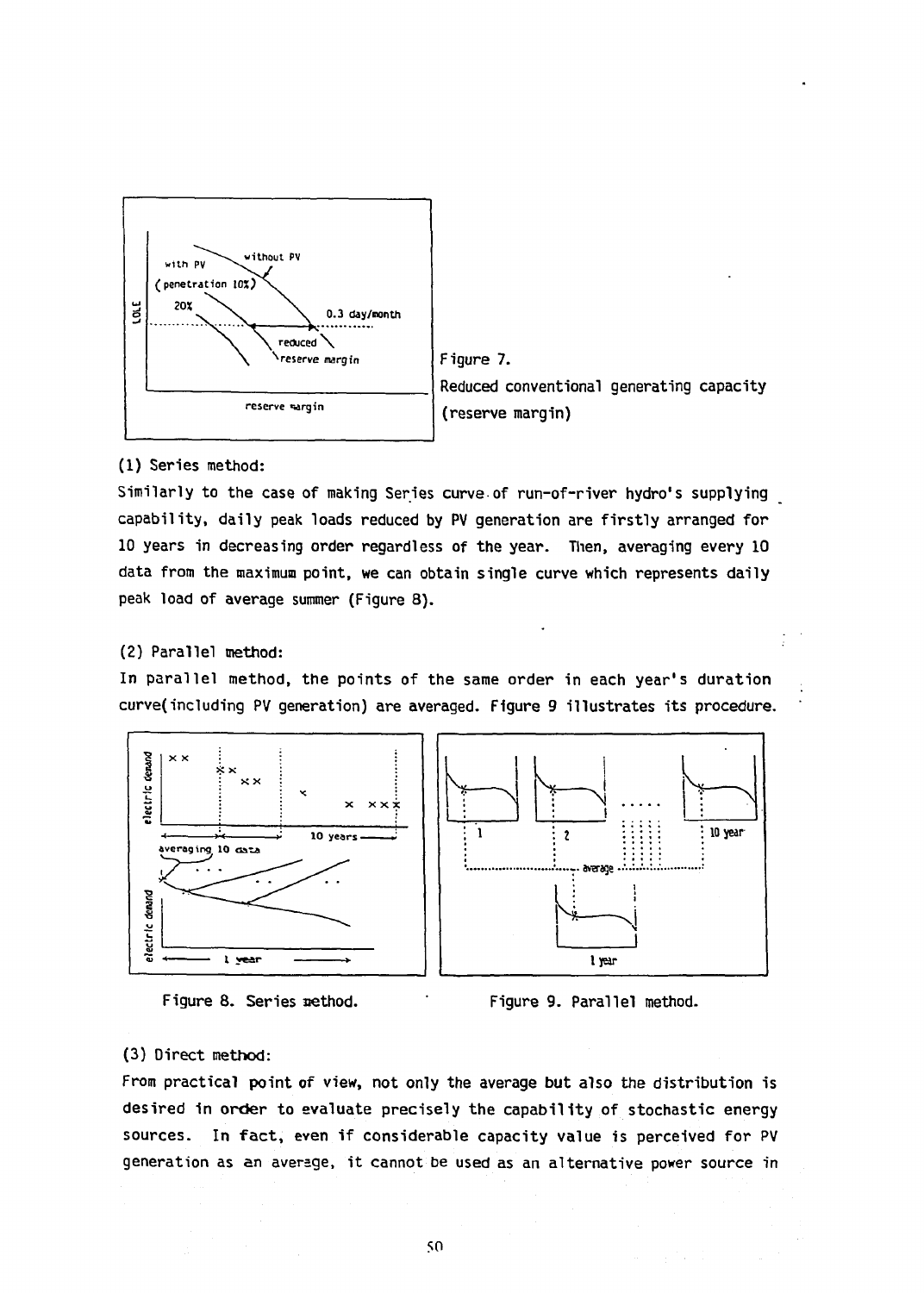power systems if there exists little capacity value for particular year.

**For this reason, the expected reductions of conventional generating capacity of each year, which would have been attained if PV generations had been introduced in that year, are calculated separately. The distribution of the capacity value in 10 years will be made clear at least in this way.** 

### **(4) Statistical method:**

**The method from (1 ) to (3 ) uses the past demand and PV output data directly. So, these methods are simple and easy to understand. However, it is difficult under these method to explain the differences of capacity value of PV generation among power companies or to consider its future trend.** 

**To make general discussion, it is necessary to clarif y beforehand the fundamental characteristics such as the relations between peak demand and PV output, by analyzing collected data statistically.** 

**At least, the following two fundamental characteristics should be prepared in evaluating capacity value of PV generation. The first is the relation between electri c demand and PV output, and the second is a distribution of the time of a day when peak demand appears. The demand peak usually shifts from daytime to evening as the total installed capacity increases.** 

**The statistical method requires the following steps.** 

## **i ) Categorization:**

Electric demand is classified into 72(3  $\times$  24) categories which correspond to **each hour of weekday, Saturday and Sunday/holiday(nighttime is unnecessary in practice). It is enough to analyze the data only of July and August.** 

**i i ) Relation between electric demand and PV output** 

As shown in Figure 10, plot the relation between electric demand and PV output **for each category. And make the probability density functions of** 

**- PV output under given demand condition and,** 

- electric demand under given category.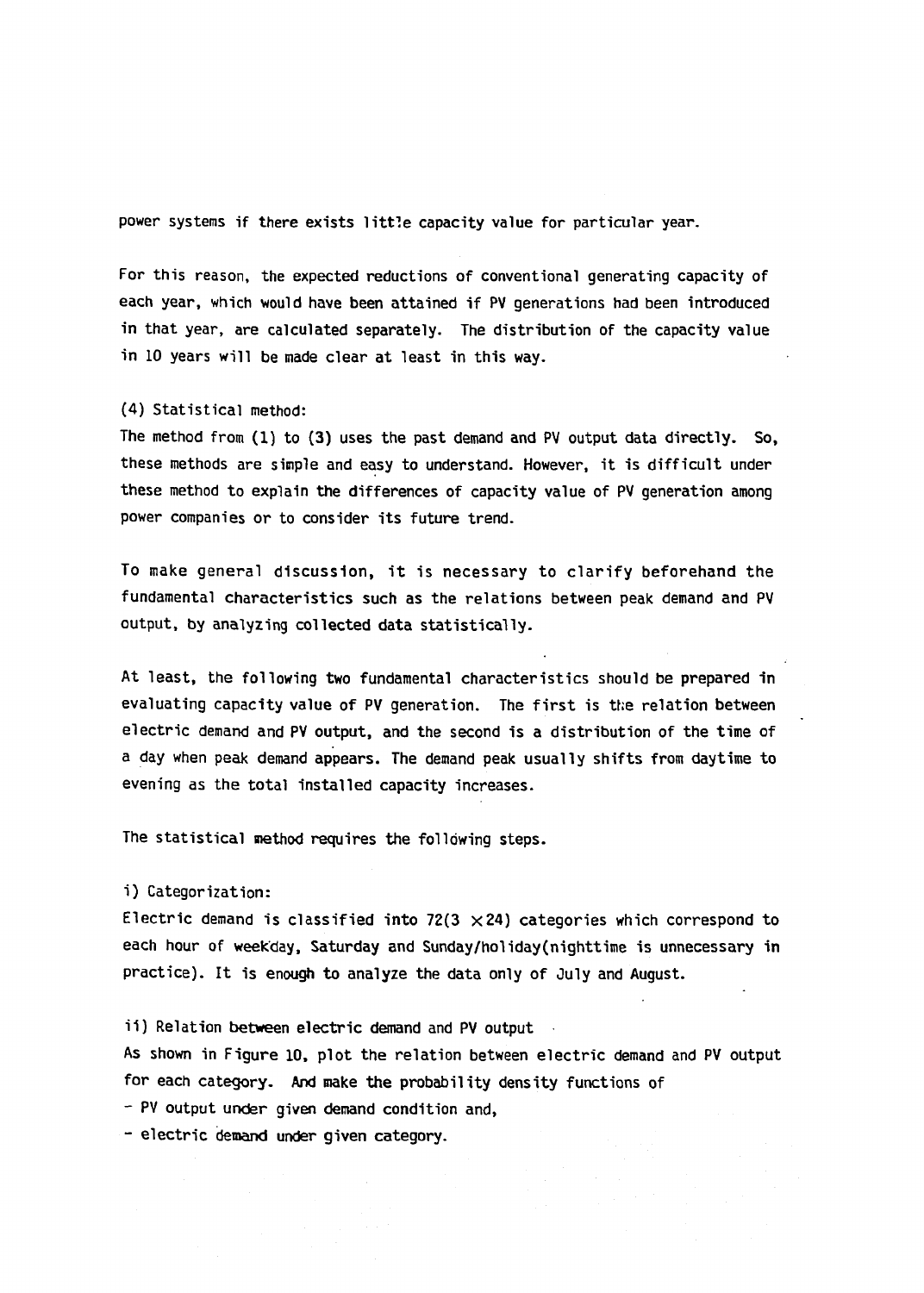

**iii ) Electric demand revised by PV generation** 

**The probability density function of electric demand including the PV output is**  established from the relations of ii). See Figure 11.

**iv) Distribution of daily peak hour** 

**The change of distributions of daily peak hour according to total installed capacity of PV generation is examined for weekday, Saturday and Sunday/hoiiday respectively (Figure 12).** 





**Figure 11.** 

**Change of probability distribution of electric load by PV system installation** 



**Change of probability distribution of daily peak load.**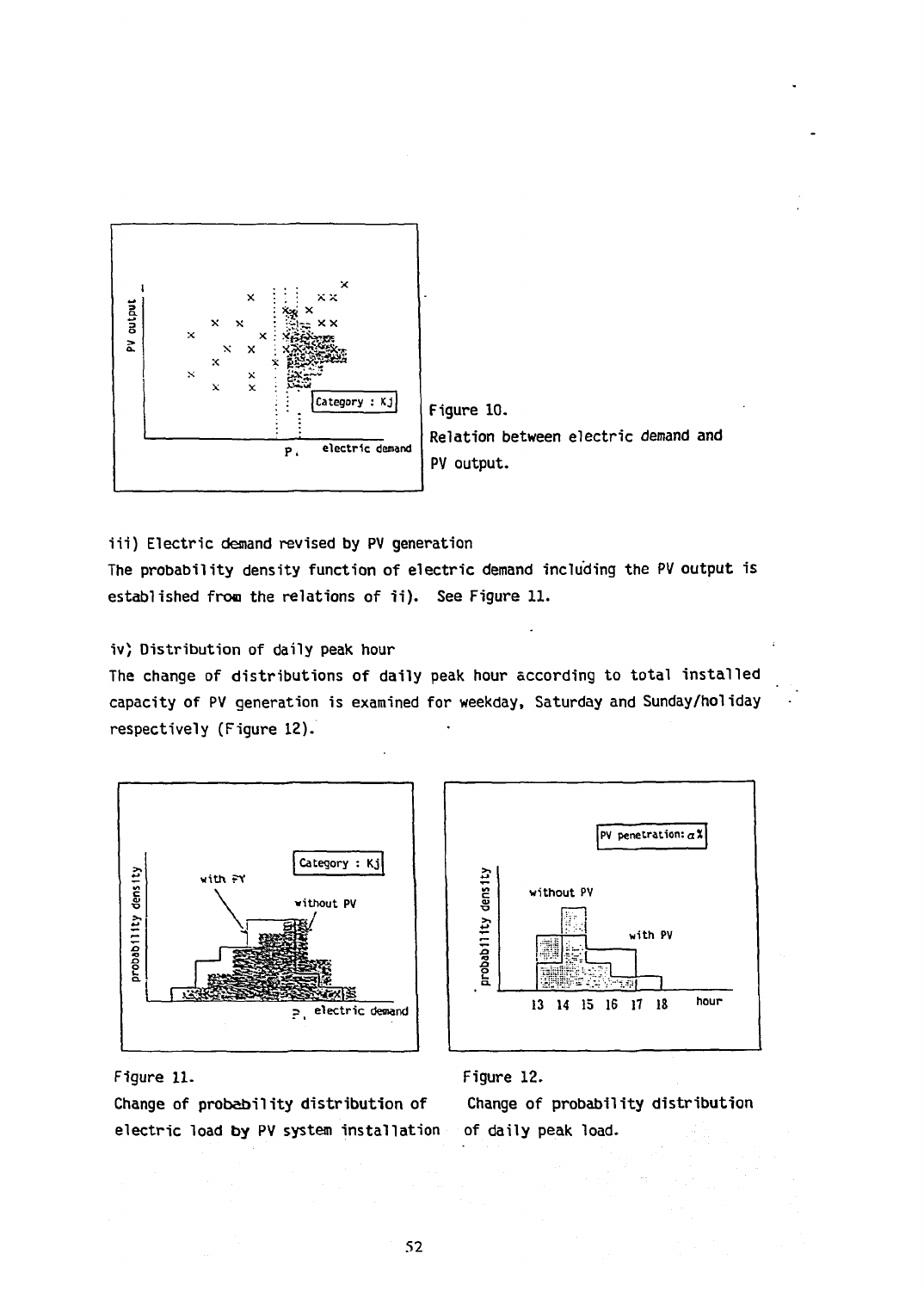### **v) Distribution of daily peak load**

**The probabilit y density function of daily peak load including PV output is derived for 3 types of day (weekday, Saturday, Sunday/holiday) from the results of iii ) and iv). Finally, the probability density function of daily peak load of average summer is constructed by weighting with the number of 3 types of day during summer time.** 

**4. RESULTS** 

 $\overline{a}$ 

**4.1 Series method** 

**Figure 13 shows the daily peak load duration curve obtained by Series method. The horizontal axis corresponds to the number of days in July and August (62 days). The penetration of PV system is assumed from 0 to** *30%* **and this means the percentage of houses with PV system to the total number of houses in the study area. The actual MW capacity and the rate to the peak demand are given in Table 1.** 



**Figure 13. Daily peak load duration curve by Series method.**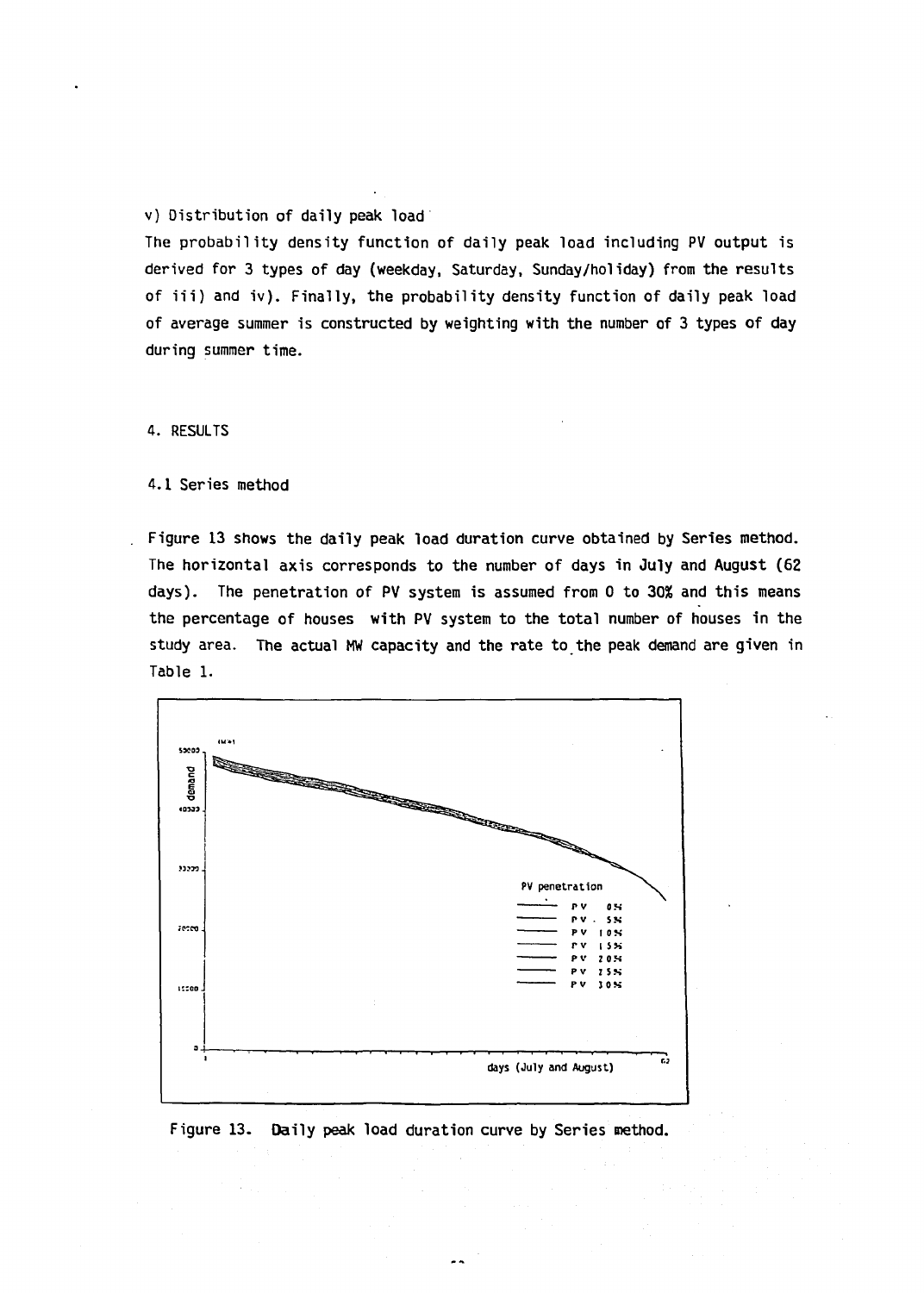| penetration<br>rate           | 5   | 10  | 15        | 20   | 25   | 30   | 40   | 50   | 60   | %   |
|-------------------------------|-----|-----|-----------|------|------|------|------|------|------|-----|
| installed<br>capacity         | 716 |     | 1432 2148 | 2865 | 3581 | 4297 | 5730 | 7162 | 8594 | W), |
| installed cap.<br>peak demand |     | 2.9 | 4.4       | 5.8  | 7.3  | 8.7  | 11.6 | 14.5 | 17.4 | %   |

**Table 1. Penetration rate and other index.** 

**The relation between the reserve margin and the loss of load expectation is illustrated in Figure 14. About 1.3% reduction of the reserve margin can be accomplished under the condition of 10% penetration of PV generation with keeping LOLE of 0.3 day/month.** 

**Details on the capacity value of PV system are described later, together with**  the results by other method.



**4**.2 **Parallel method** 

**An example of the daily peak load duration curve by Parallel method is shown in**  Figure 15. Little difference can be seen compared with Figure 14.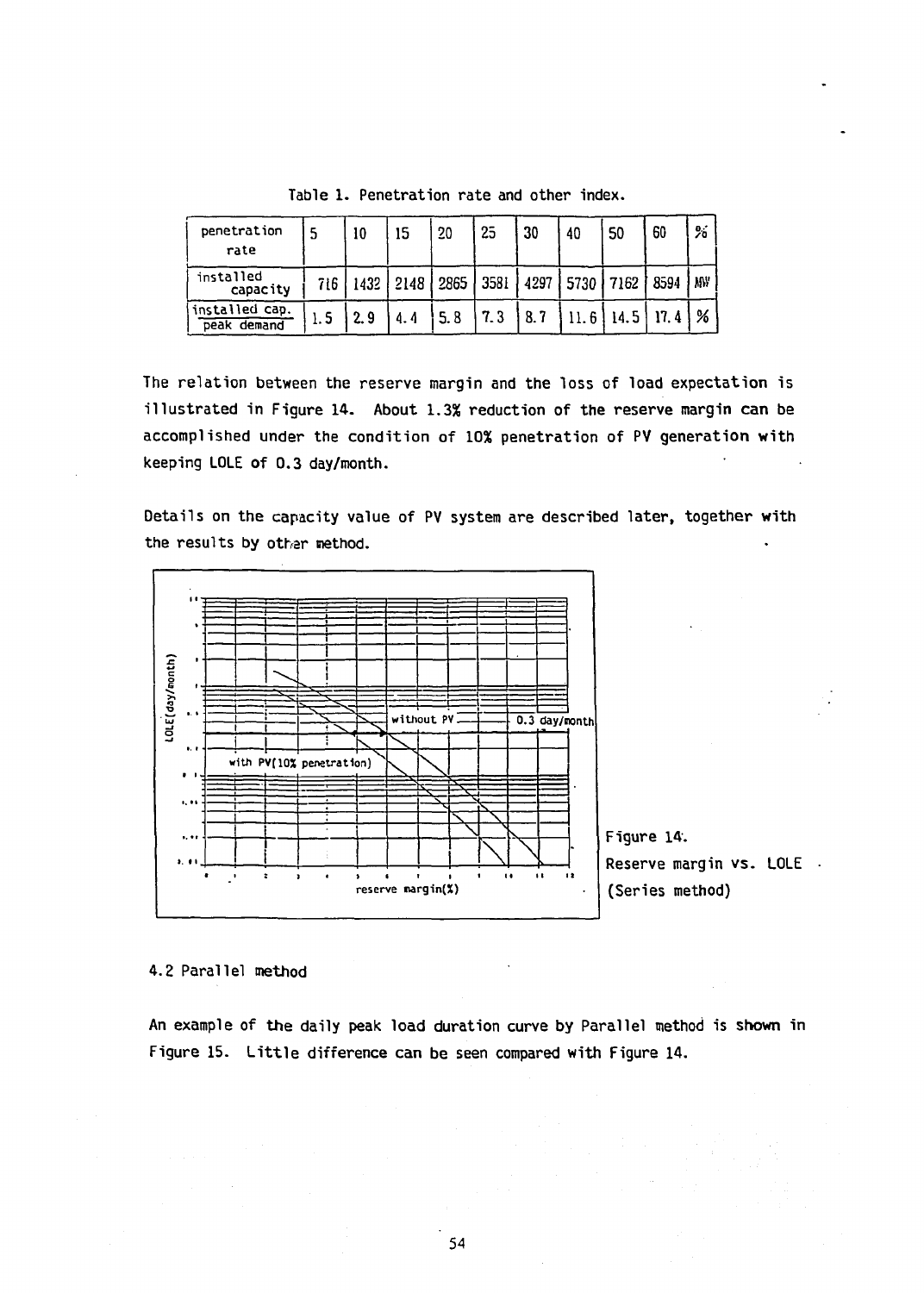

**Daily peak load duration curve by Parallel method** 

**Under Series method, the demand data of the year when insolation is less than that of normal year are apt to gather near the left side of the curve. Therefore, there is a tendency that the capacity value gained by Series method is less than**  that by Parallel method.

#### **4.3 Direc t method**

**Figure 16 shows the capacity values calculated for each year from 1981 to 1990. Here, capacity value is expressed by,** 

**reduced conventional generation capacity**  capacity value of PV generation =  $\binom{2}{2}$ total installed capacity of PV system

**From this figure , we can find that the capacity values vary considerably with years especiall y when the total installed capacity of PV generation is small. Figure 17 shows the distribution of capacity value.** 



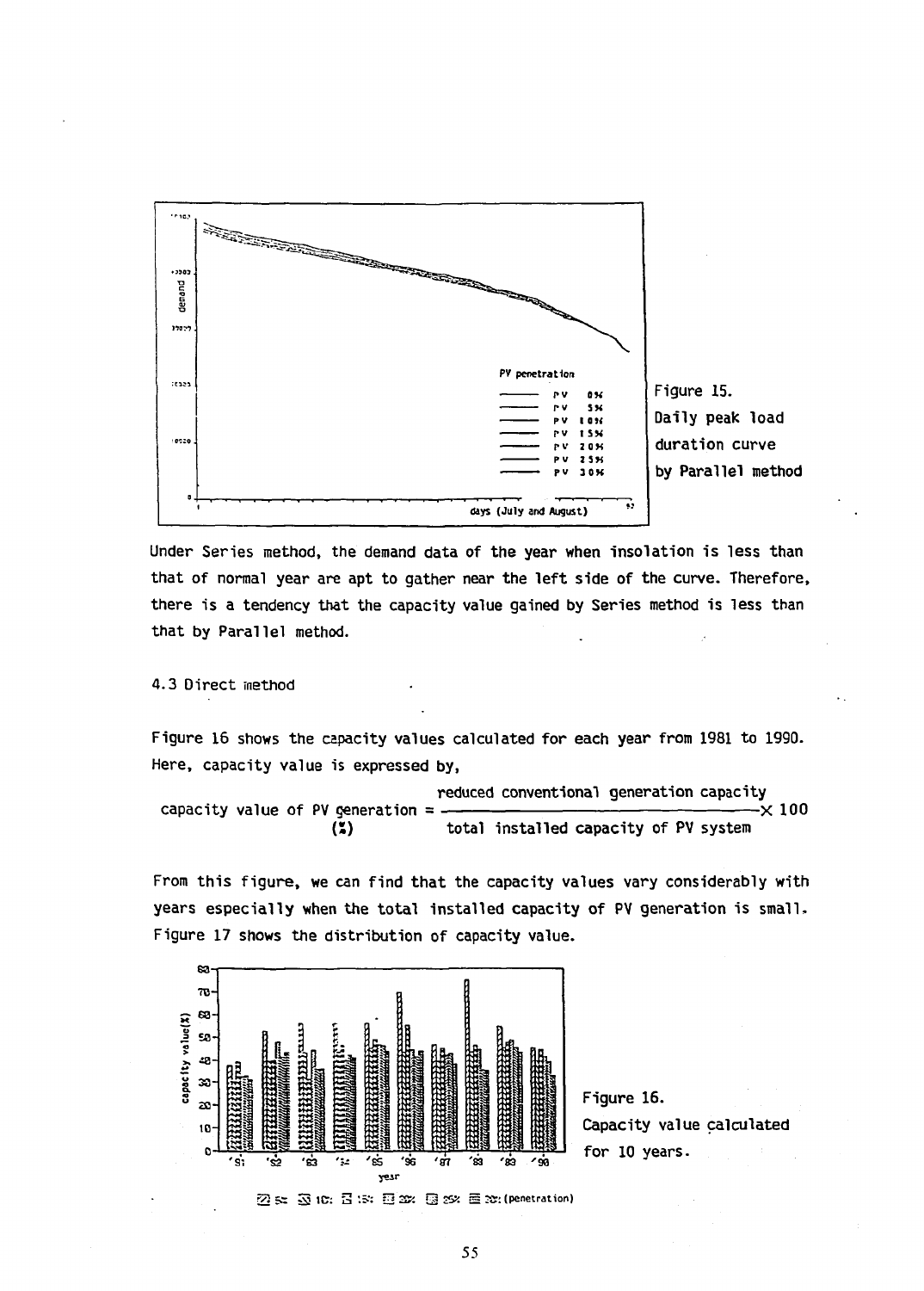

4.4 Statistical method

Figure 18 shows examples of the relation between electric demand and PV output. Generally speaking, there exists positive correlation between these two factors. However, it is true only for the case where the demand exceeds nearly 90% of the peak value.

Meanwhile, Figure 19 illustrates the distribution of daily peak hour. Daily peak load usually appears during 2 to 3 p.m. on weekday. As PV system increases in total quantity, daily peak hour shifts toward evening. This results in a saturation of PV capacity value of PV generation.



56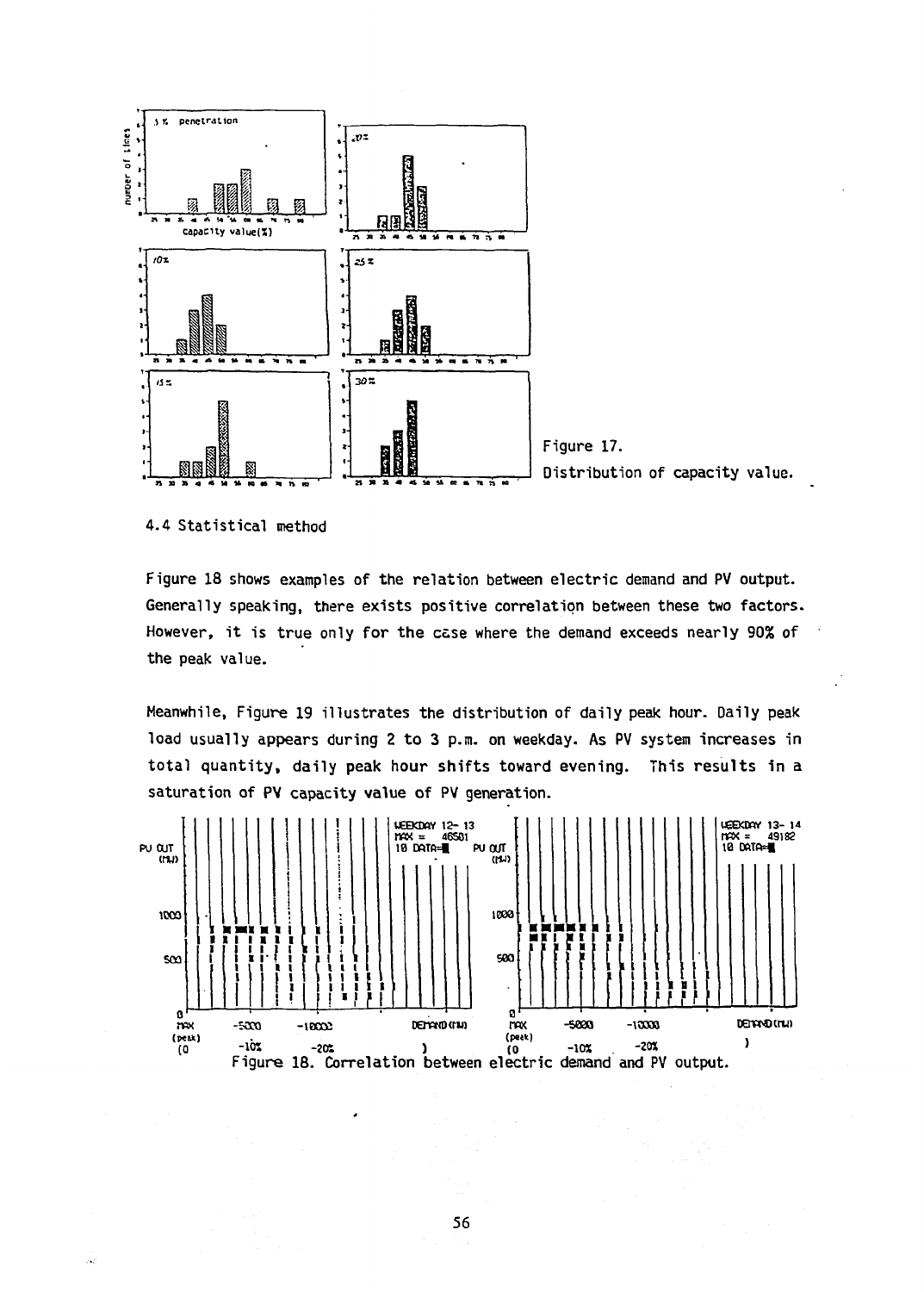



#### 5. DISCUSSION AND CONCLUSION

The results obtained by above four different methods are summarized in Figure 20. Again, the capacity value is expressed as the ratio of reduced conventional generating capacity to total PV installed capacity. Except for the case of 5% penetration of PV system, the results of four method are almost the same. That is, within 30% penetration of PV system, the capacity value is estimated about 40 to 45% of its installed capacity.

Such a result holds true rigidly for the specific situation under the consideration. In fact, even in the same area, if the circumstance changes and the peak load appears also in winter for example -- this tendency is coming true -, the capacity value of PV generation decreases about 15 to 20%. This has been confirmed by another study.

 $57$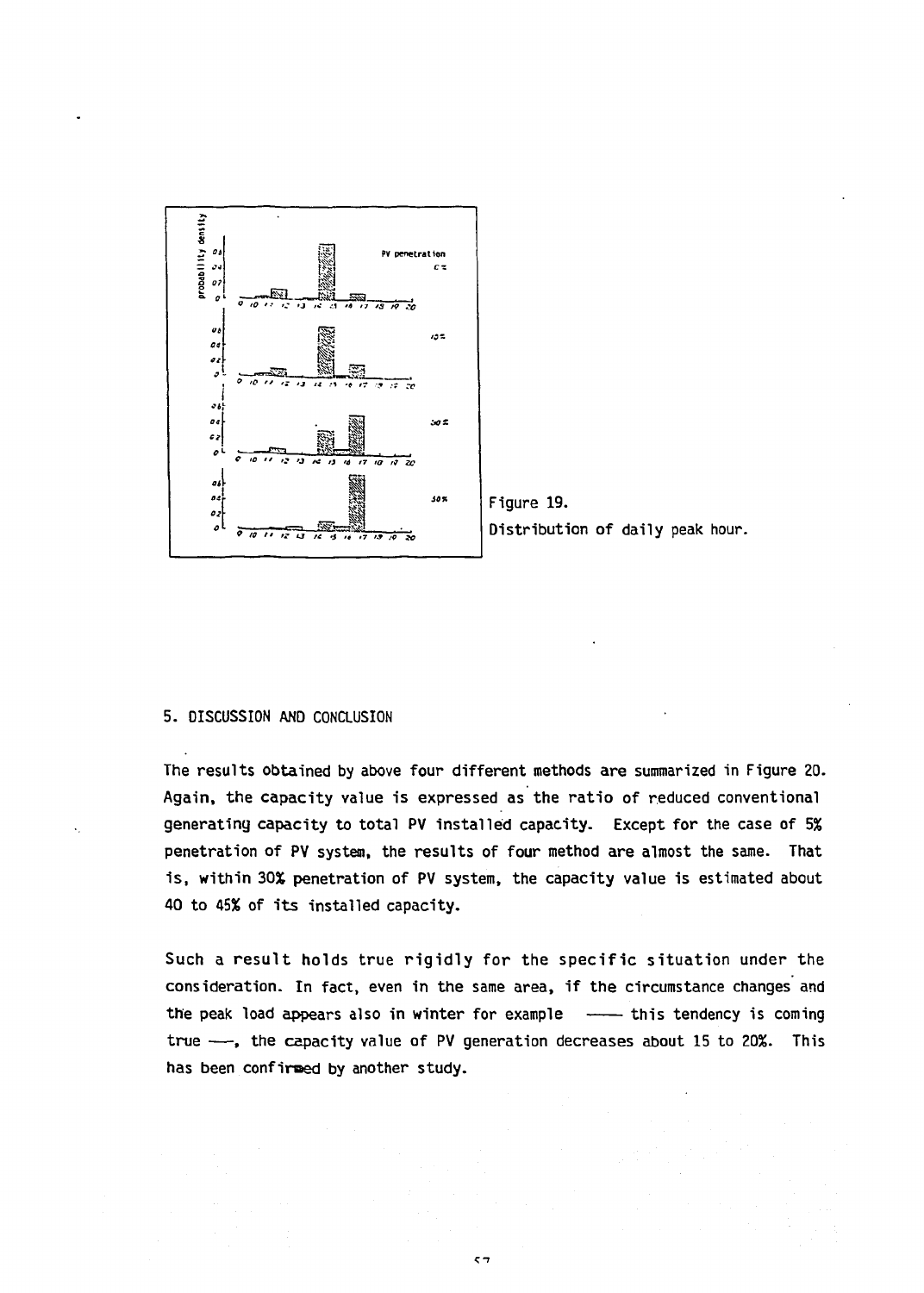

**Figure 20. Comparison of the four applied method.** 

**Meanwhile, the another value expected in PV systems, energy value, depends only on insolation, and it is constant regardless of total installed capacity.**  Therefore, the fuel savings of conventional generating facilities (thermal **plants) can be accomplished in proportion to PV capacity.** 

**Saturation, in one side, of the capacity value, and constancy, in the other side, of the energy value will lead to the optimal total installed capacity of PV systems from the view point of the national economy.** 

Figure 21 illustrates an example of such a study. The results are of course **largely dependent upon the cost of PV system, and advantage of PV system is not perceived if the system cost is higher than ¥200,000/kw(\$l,600/kw ; \$1 = ¥125).**  In this study, it is assumed that the PV system will substitute conventional **thermal plants. It is noted that special credits expected in PV system such as transmission/distribution credit and environmental credit and so forth are not included in this study.**